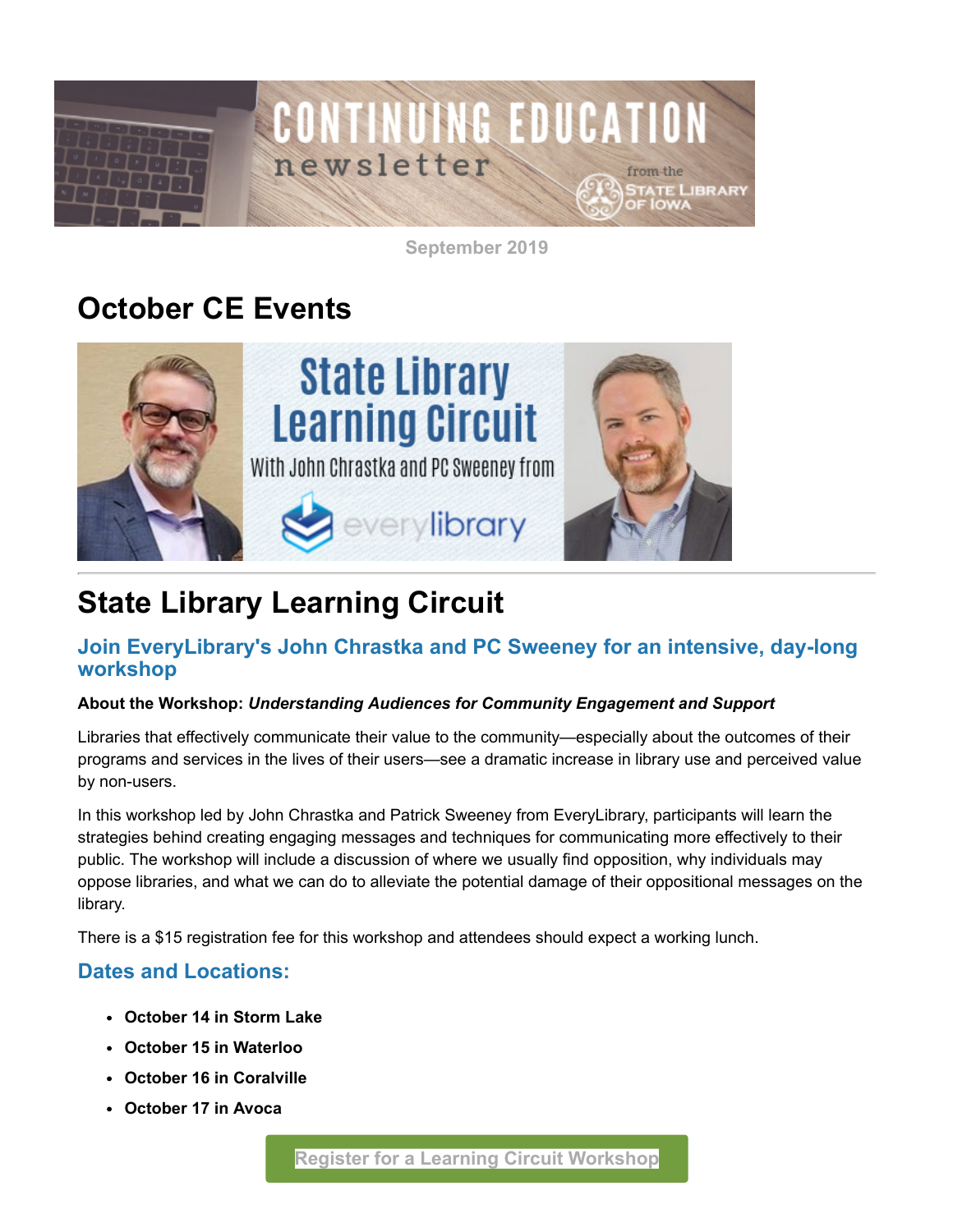# **Build Your Storytime Toolkit Workshops**

### **With Youth Services Consultant Angie Manfredi**

This intensive, hands-on workshop will help you sharpen your storytime skills and be ready to present the best possible literacy and play based programs for ages 0-6. Covering best practices in selecting books, music, rhymes and more, this workshop is suited for long-time presenters looking for fresh insight and new to the game librarians ready to expand their skills. This workshop will include a one hour lunch break on your own.



**Note:** Due to the active, hands on nature of this workshop, registration is limited. If you need to cancel, please do so as

soon as possible. If you miss this round of workshops they will be offered again next fall.

## **Dates and Locations:**

- **October 22 in Washington** [**CLASS FULL**, Watilist Option]
- **October 24 in Winterset**
- **October 28 in Council Bluffs**
- **November 5 in Cherokee**
- **November 7 in Mason City**
- **November 12 in Oelwein**

**[Register for a Storytime Workshop](https://statelibraryofiowa.lmscheckout.com/Course/index?tags=Programming%7Cyouth+services&utm_medium=email&utm_source=govdelivery)**

# **Attending the ILA Conference?**

## **Get your CE Credit!**

If you will be attending the joint Iowa Library Association/Nebraska Library Association Conferenc in LaVista, NE October 2-4, look for the form in your attendee folder to claim CE Credit for the sessions you attended.

**No need to submit the form to the State Library right away; hold on to it until it's time to renew your certification!** 



**[More Info About the ILA Conference](https://www.iowalibraryassociation.org/index.php/conference?utm_medium=email&utm_source=govdelivery)**

# **Self-Paced Learning**